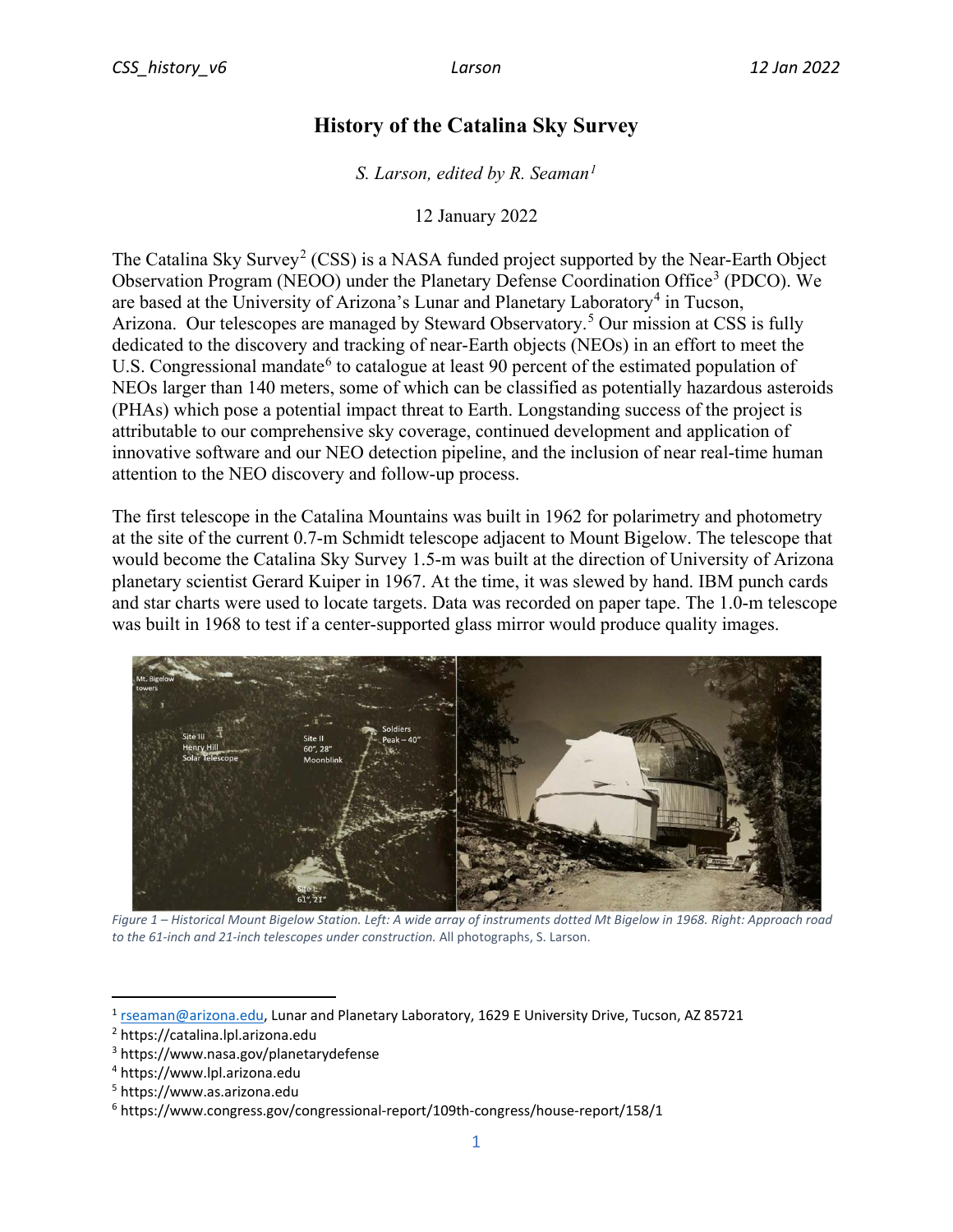In 1970 the U. S. Air Force closed their radar station at the summit of Mt. Lemmon and Kuiper petitioned the U. S. Forest Service to take over the site for a new observatory. This would become the future home of the 1.5-m and 1.0-m Catalina Sky Survey telescopes which were moved there in 1971.



*Figure 2 – Mount Lemmon Station in 1971. What is now the CSS 1.5m telescope is located at bottom center.* S. Larson*.* 

In 1998 Steve Larson and two astronomy undergraduate students Tim Spahr and Carl Hergenrother founded the Catalina Sky Survey. The team obtained exclusive use of the unused 0.7-m Schmidt telescope on Mount Bigelow and began a photographic survey of high ecliptic latitudes as the "Bigelow Sky Survey". The survey expanded in 1999 with the development of specialized hardware and software dedicated to the search for NEOs. Additional grants from NASA allowed the founding of the Siding Spring Survey in New South Wales, Australia, long making it the only full-time NEO survey in the southern hemisphere.



*Figure 3 – Start of CSS, (formerly the Bigelow Sky Survey). At Left: the founders, Steve Larson, Carl Hergenrother, Tim Spahr, and John Brownlee. Note, too, the auto guider controls at the bottom of the 8" guide scope where the Periodic Error Correction was trained. Center: the 16"/27" Schmidt (w/16" corrector plate). Note the cone-shaped top supporting the 16" Schmidt corrector; and the relative lack of cables going to the camera because it was thermoelectrically cooled (yellow tube for chilled water). The CCD was a single channel, thick 4K x 4K. Right: Tim Spahr operating in the then refurbished warm room.* S. Larson*.* 

After numerous upgrades, the Catalina Sky Survey became the most productive NEO survey in 2004 and has found more NEOs than any other survey in the world. As of 2020, the Catalina Sky